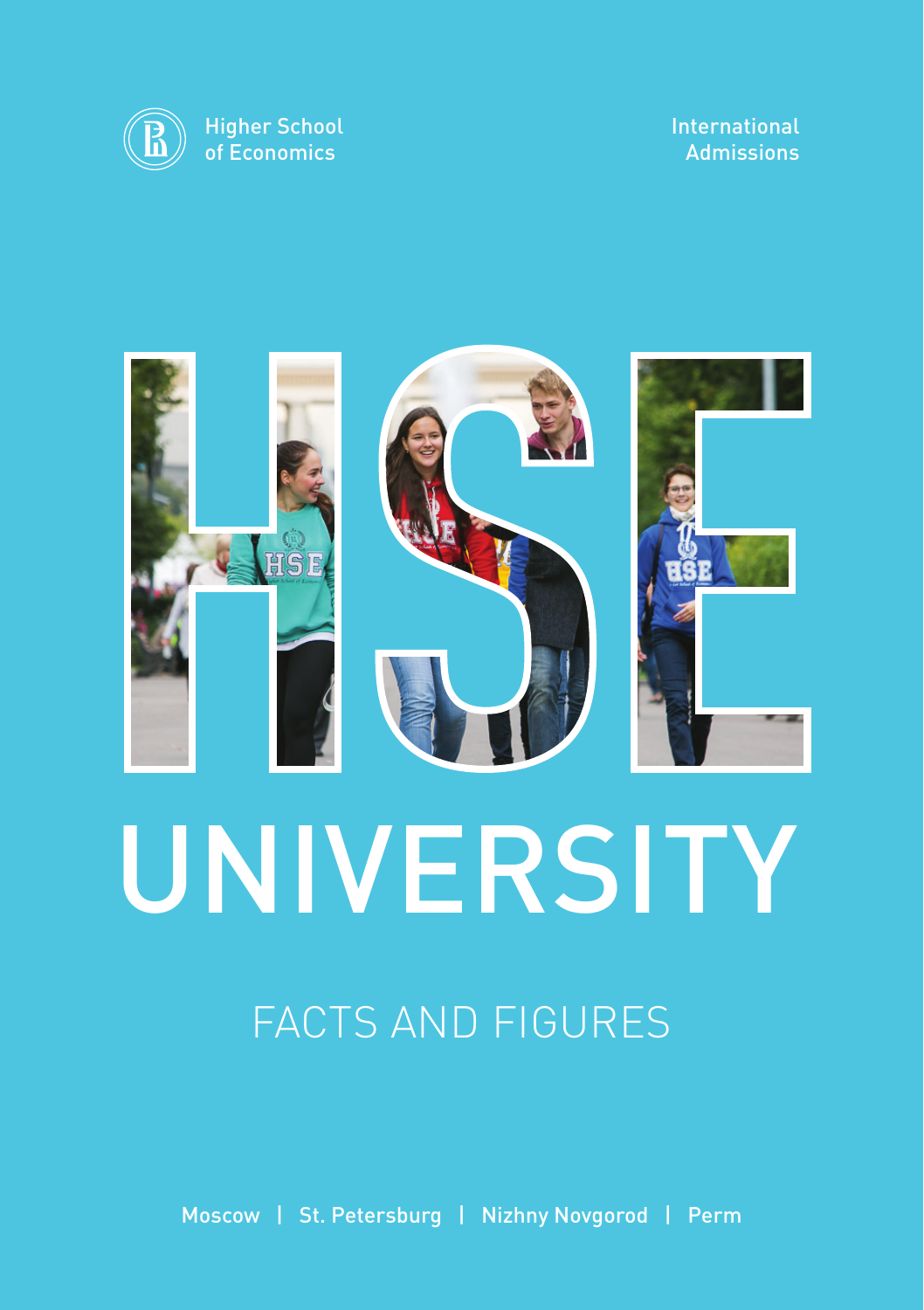# COMPREHENSIVE UNIVERSITY

Consistently ranked as one of Russia's top universities, the Higher School of Economics is a leader in Russian education and one of the preeminent economics and social sciences universities in Eastern Europe and Eurasia. Our students come from all over the world to study in English or Russian in Bachelor's, Master's, doctoral, and non-degree programmes. Education at HSE combines a strong theoretical foundation with valuable practice-based experience.

### **Fields of study:**

- Economics and Management
- World Economy and International Affairs
- Humanities
- Russian Studies
- Arts and Design
- Mathematics
- Communications and Media
- Social Sciences
- Physics
- Psychology
- Urban Studies
- Computer Science and Engineering
- Political Science and Area Studies
- $\bullet$  Law
- Biology and Biotechnology
- Chemistry
- $\bigoplus$ *admissions.hse.ru facebook.com/HSE.english*  $\blacksquare$
- *youtube.com/hse* **You**
- *twitter.com/HSE\_eng* V
- *instagram.com/hse\_live*  $\overline{6}$
- *coursera.org/hse* $\overline{\mathbf{c}}$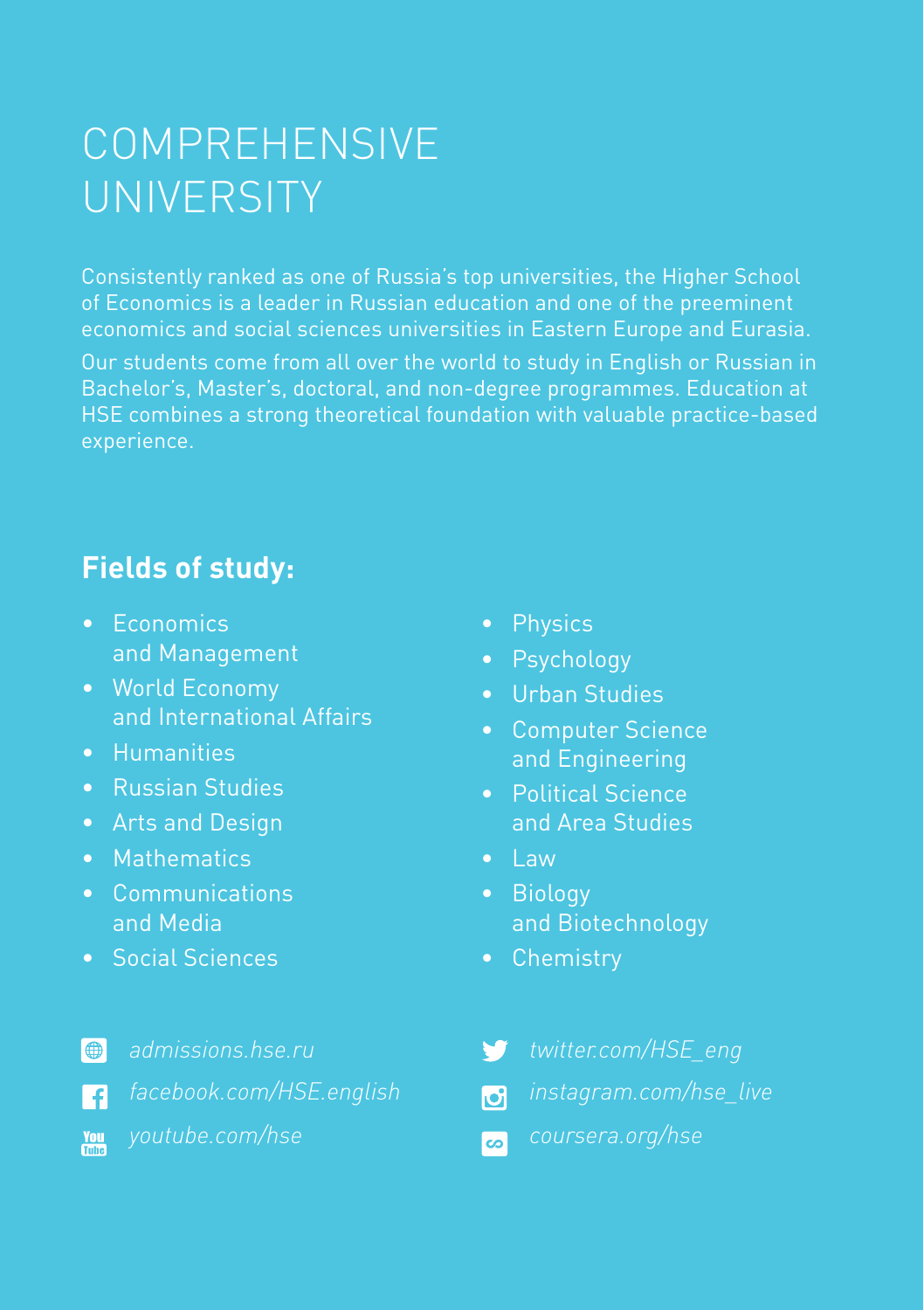## **HSE Moscow**

**Bachelor's and Master's programmes:** 

## 53

Bachelor's programmes

### 128

Master's programmes

### **Tuition fee:**

5500 – 12000 USD\* / year

### **Estimated cost of living per month:**

**Dormitory** – 20 USD

**Food** – 250 USD

**Transport** – 15 USD

**Internet, mobile connection** – 10 USD

**Entertainment and sports** – 60 USD

**Total:** 355 USD

International Admissions: *admissions.hse.ru*

Phone: +7 (495) 531 0059 E-mail: inter@hse.ru

**English-taught programmes:**

8

Bachelor's programmes

## 23

Master's programmes

### **Non-degree programmes:**

- Preparatory Year 2900 USD *hse.ru/prep*
- Russian Language Courses 1125 USD per semester *hse.ru/en/rfl*
- Summer University 150 USD per 1 ECTS *hse.ru/summer*
- Semester in Moscow 3000 USD *hse.ru/semester*
- Math in Moscow 9000 USD per semester / 17 500 USD per academic year *mccme.ru/mathinmoscow*
- Doing Business in Russia 1500 EUR *hse.ru/doingbusiness*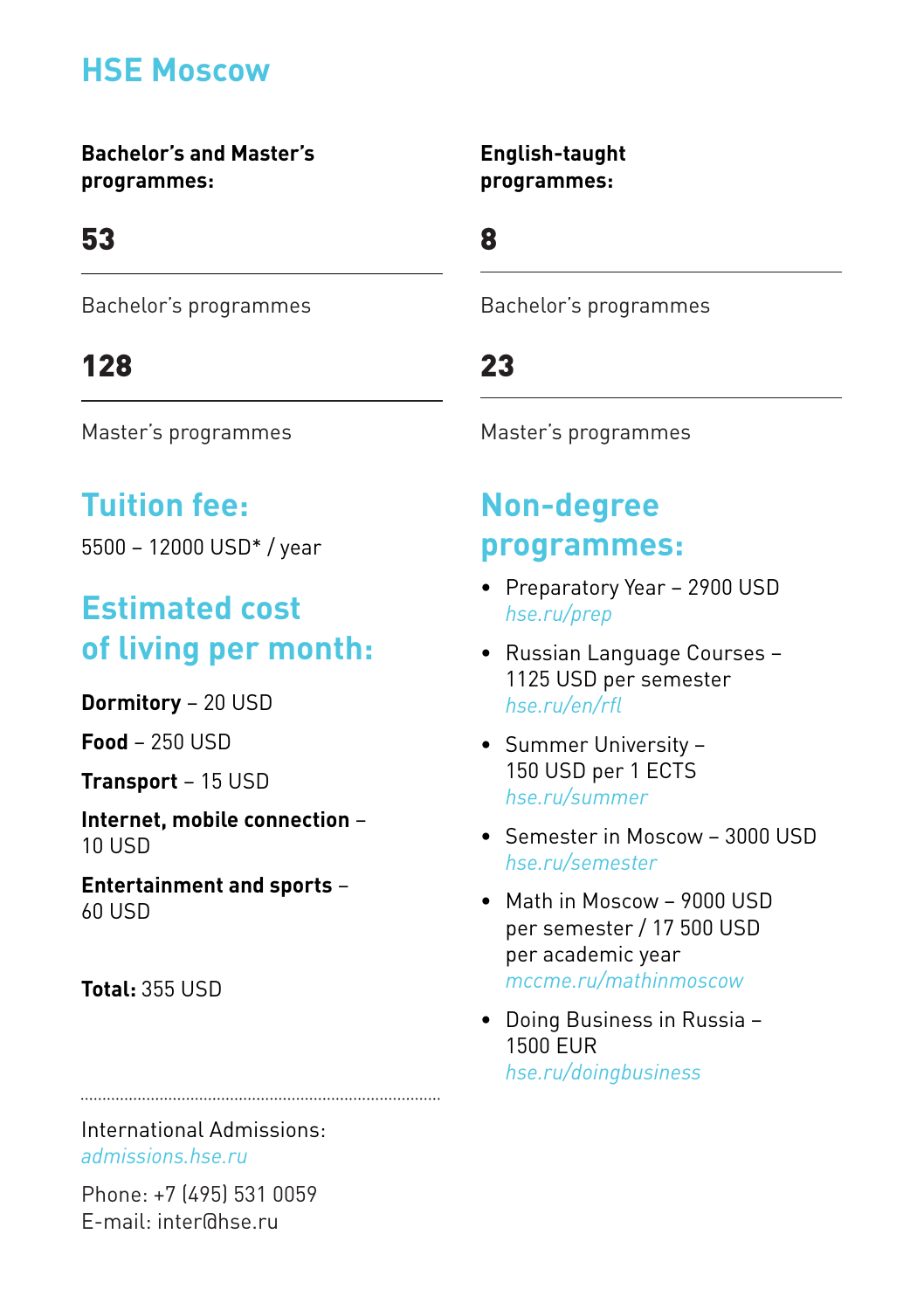## **HSE Saint Petersburg**

**Bachelor's and Master's programmes:** 

### 12

Bachelor's programmes

### 17

Master's programmes

## **Tuition fee:**

4000 – 5800 USD\* / year

## **Estimated cost of living per month:**

**Dormitory** – 15 USD

**Food** – 180 USD

**Transport** – 15 USD

**Internet, mobile connection** – 10 USD

**Entertainment and sports** – 60 USD

**Total:** 280 USD

International Admissions:

*spb.hse.ru/admissions*

Phone: +7 (812) 644 5911 \*61583

E-mail: iadmission-spb@hse.ru

#### **English-taught programmes:**

3

Bachelor's programmes

### 5

Master's programmes

### **Non-degree programmes:**

- Semester in Saint Petersburg 100 USD per 1 ECTS *spb.hse.ru/international/freemover*
- Summer Schools from 135 EUR per 1 ECTS *spb.hse.ru/international/sumsch*
- Russian, Eurasian, and Post-Soviet Studies Programme – 18 000 USD *spb.hse.ru/international/russtudies*
- Annual IPSA HSE Summer School in Concepts, Methods, and Techniques in Political Science – 100 USD for special courses / 300 USD for general courses *spb.hse.ru/ipsa*
- Topography of Imperial Power: Political and Cultural Space of Saint Petersburg – 1100 EUR *spb.hse.ru/impower*
- Intensive Russian Language and Culture Programme – 3850 USD *spb.hse.ru/io/summerrus*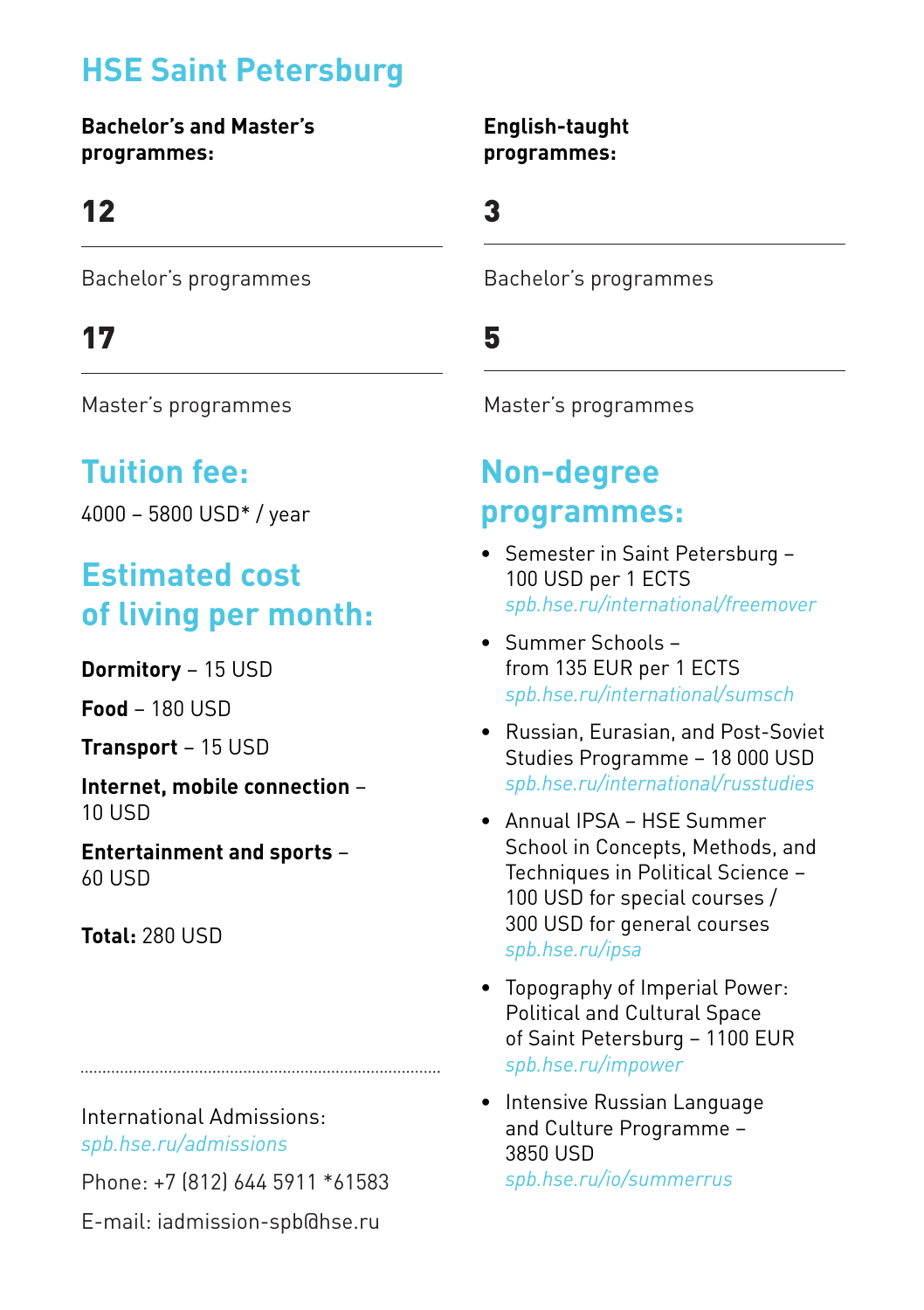## **HSE Nizhny Novgorod**

#### **Bachelor's and Master's programmes:**

#### 9

#### **English-taught programmes:**

2

Bachelor's programmes

### 13

Master's programmes

### **Tuition fee:**

2300 – 3300 USD\* / year

## **Estimated cost of living per month:**

**Dormitory** – 10 USD

**Food** – 150 USD

**Transport** – 10 USD

**Internet, mobile connection** – 10 USD

**Entertainment and sports** – 60 USD

**Total:** 240 USD

## **Non-degree programmes:**

Master's programmes

- Semester in Nizhny Novgorod 2000 USD *nnov.hse.ru/en/intnn/exchange*
- Russian Language Preparatory Course – 1800 USD *nnov.hse.ru/en/intnn/langschool*
- Summer Preparatory Course for International Students – 550 USD

*nnov.hse.ru/cpppk/rkiintensiv*

International Admissions: *nnov.hse.ru/en/intnn*

Phone: +7 (831) 416 9777

E-mail: enternn@hse.ru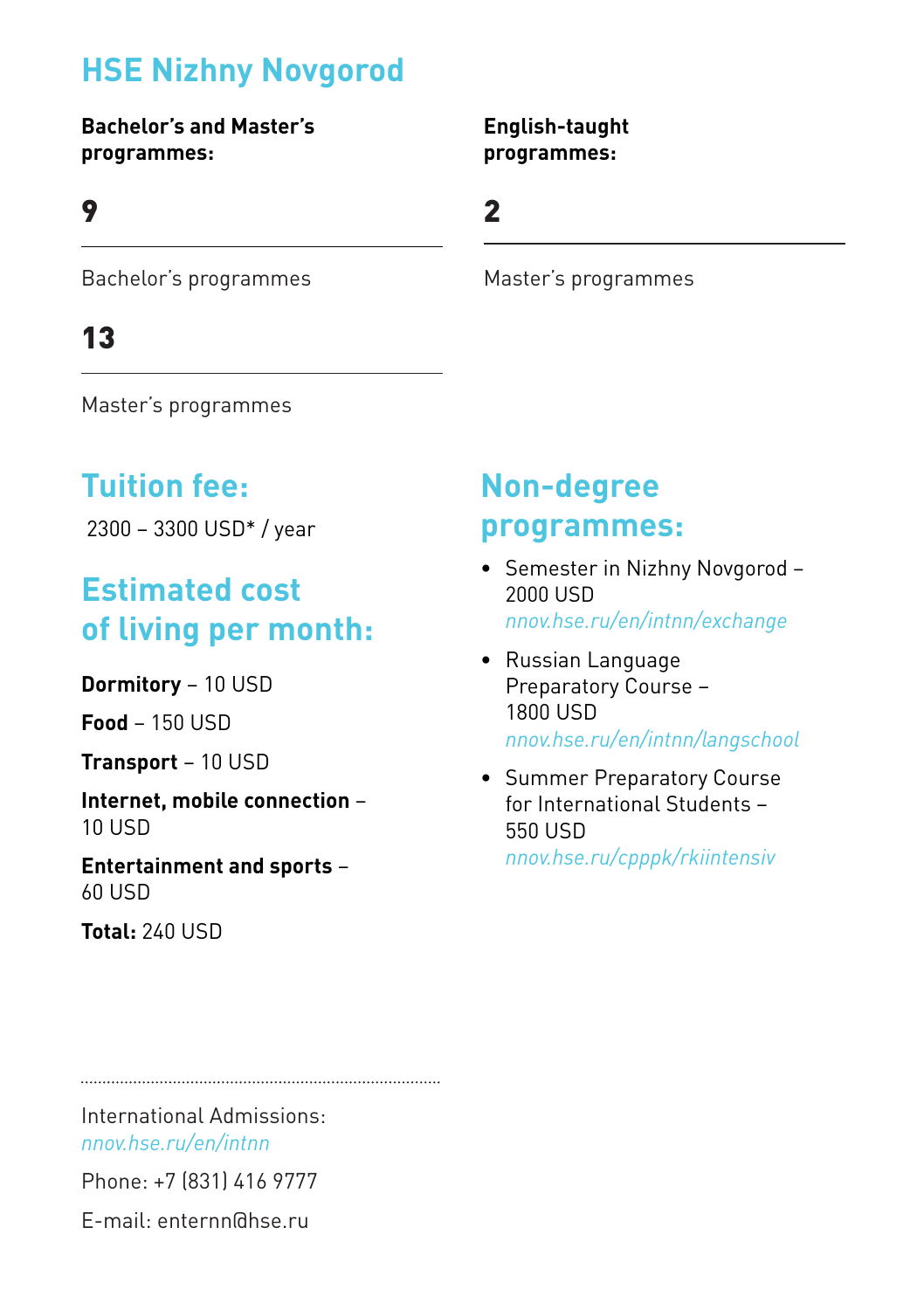## **HSE Perm**

#### **Bachelor's and Master's programmes:**

### 6

Bachelor's programmes

### **Tuition fee:**

2200 - 2500 USD\* / year

## **Estimated cost of living per month:**

**Dormitory** – 10 USD

**Food** – 120 USD

**Transport** – 10 USD

**Internet, mobile connection** – 10 USD

**Entertainment and sports** – 60 USD

**Total:** 210 USD

### 7

Master's programmes

## **Non-degree programmes:**

- Russian Language, History and Culture International Summer School – 320 EUR (180 EUR for food and hostel) *perm.hse.ru/summerschool2018*
- Russian as a Foreign Language 1100 USD for full programme / 750 USD for intensive programme *perm.hse.ru/en/admissions/rusperm*

\* This calculation is intended for estimation purposes only (1 USD = 60 RUB)

International Admissions: *perm.hse.ru/en/admissions/rusperm*

Phone: +7 (342) 254 4164

E-mail: admissionsperm@hse.ru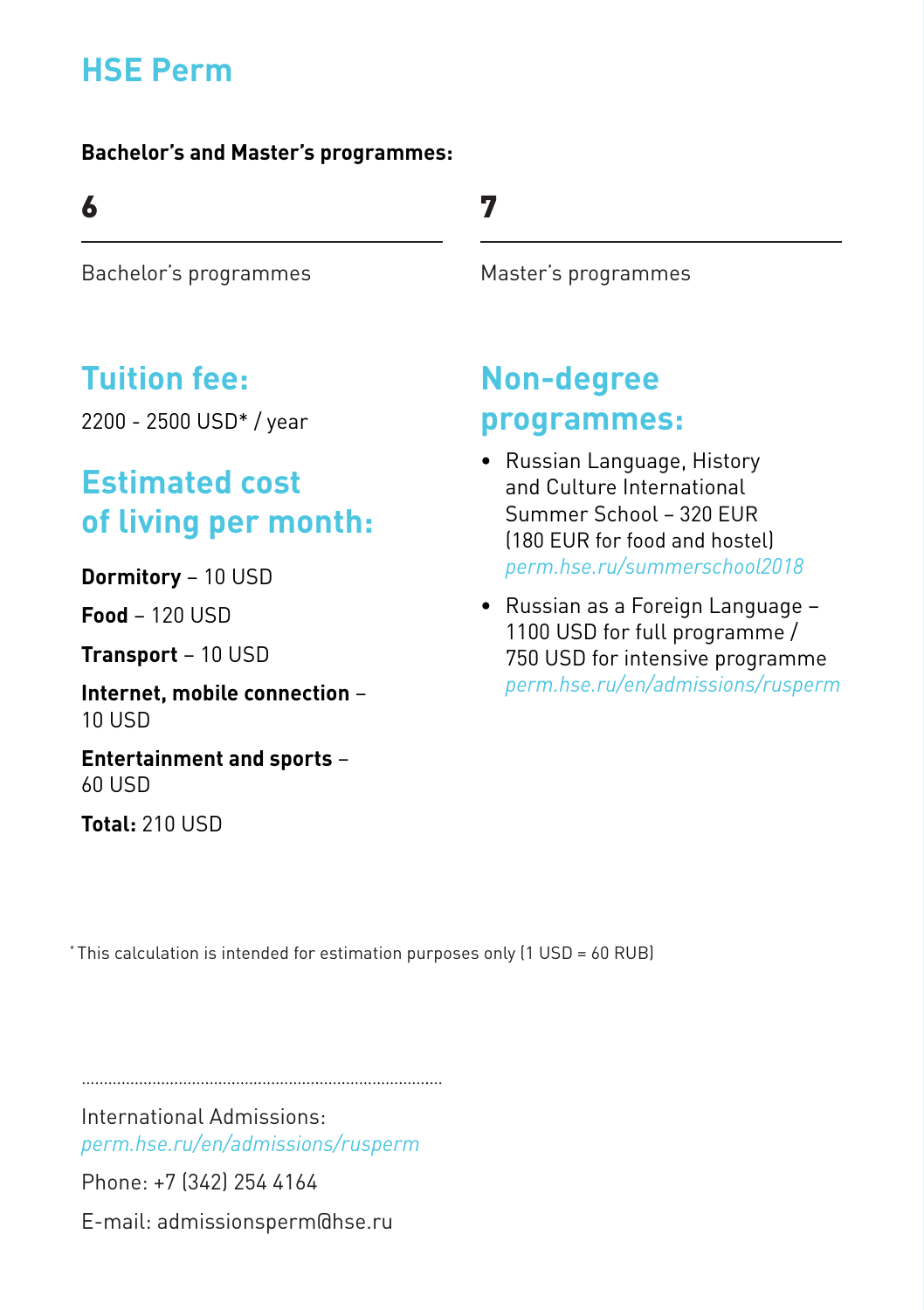# HOW TO APPLY

#### **The admission procedure is online-based.**

#### **Register your personal account on our website.**

- Choose a programme
- Submit an application form
- Take the entrance exams (for Bachelor's) / Submit your portfolio (for Master's)
- Receive a letter of acceptance and confirm the enrolment
- Prepare all required documents

Application deadline: **August, 20**

Classes start: **September 1**

For more information, please visit

**admissions.hse.ru**

#### **Scholarships Projects**

 $\bigodot$ 

Each year, HSE awards a number of **full-tuition and partial scholarships\*** to international students. Our scholarships are merit-based and depend on students' exam scores and portfolios. Once the application form submitted, every applicant is considered for a scholarship.

\*Please note that scholarships are not available for some programmes.